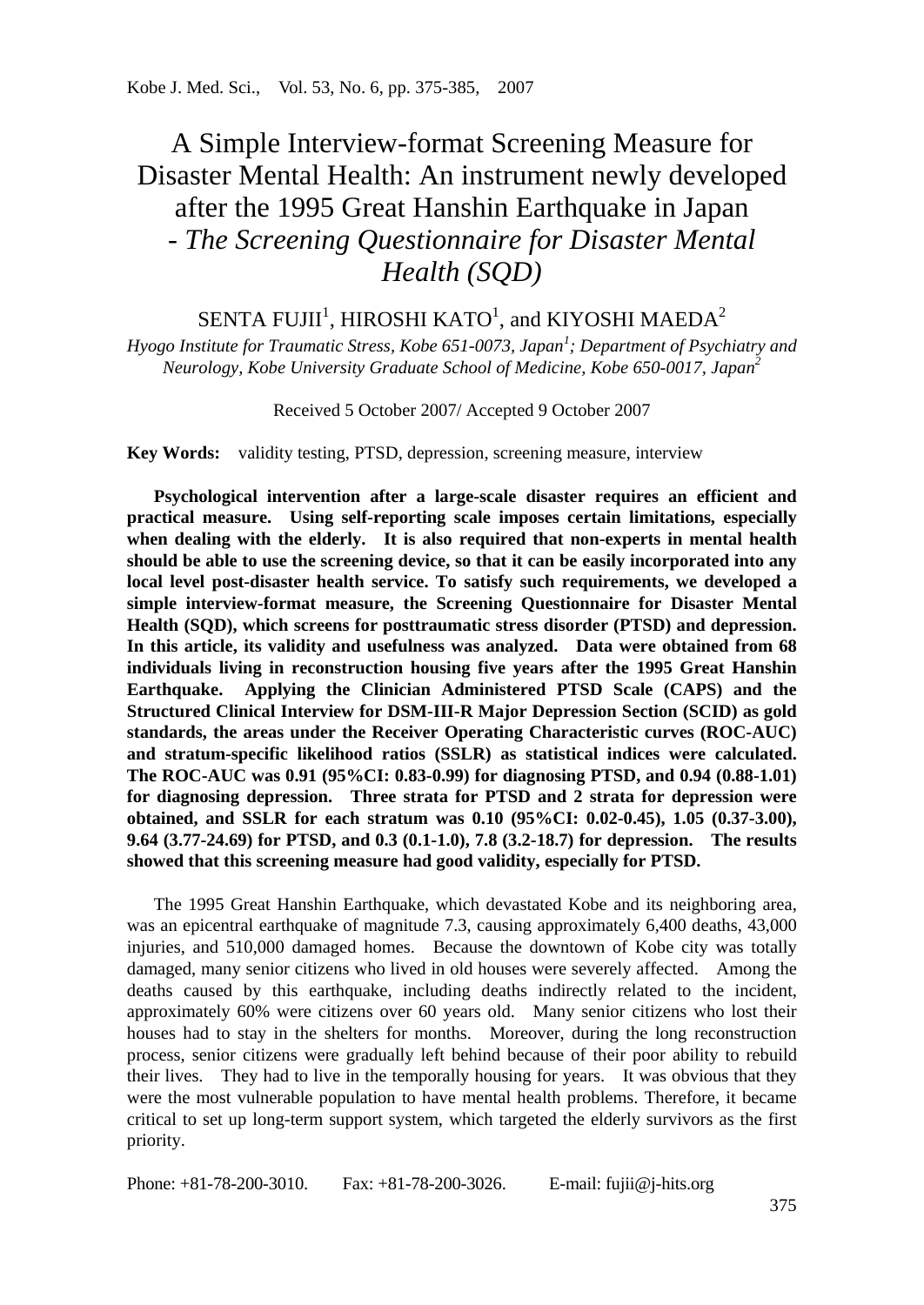A support program of this nature requires the screening to be simple and not to work against spontaneous communication. A non-clinical atmosphere is also indispensable in order to provide services to survivors, who often have fear of becoming stigmatized further by a diagnosis of a mental disorder as a result of disclosing one's sufferings. However, these non-specialized services tended to overlook mental health problems, and it was not possible to detect the survivors' psychological sufferings satisfactorily. In fact, among the cases which were diagnosed with posttraumatic stress disorder (PTSD) after a clinical interview was conducted, only one third had previously been recognized as suffering from PTSD symptoms by the ongoing on-site support program [14]. Furthermore, although the validated questionnaire like Impact of Event Scale Revised of Japanese version (IES-R-J) [2, 28] was already available at that time, a large number of senior citizens had difficulty responding to the self-reporting check list. Given these limitations, in order to improve the accuracy and efficiency of assessment technique, we developed an interview-format screening measure composed of simple phrases, which can be implemented in brief interviews. This article discusses the validity of this new screening measure.

**SQD: Screening Questionnaire for Disaster Mental Health.** To develop the new screening questionnaire, the Post-Traumatic Symptom Scale (PTSS-10) [21, 27] as the base instrument was used. Answers are dichotomous, either "yes" or "no". Six items from PTSS-10 that match DSM-IV [1] diagnostic criteria for PTSD were selected. These items are: "nightmares about the accident or disaster" (B-2), "fears when approaching the place of the accident or situations that remind me of it" (B-4), "tendencies to withdraw myself from others" (C-2), "difficulty with sleep" (D-1), "irritable feelings" (D-2), and "tendencies to jump or startle at sudden noises or unexpected movements" (D-5). In addition, 3 other items from DSM-IV criteria for PTSD were included: "recurrent and intrusive distressing recollections of the event" (B-1), "efforts to avoid thoughts, feelings, or conversations associated with the trauma" (C-1), and "markedly diminished interest or participation in significant activities" (C-4). In total, 9 questions, with 3 questions from each of the 3 subscales of PTSD diagnosis (i.e., B: intrusion, C: avoidance, and D: hyperarousal), were selected. Moreover, 3 items (A-1: depressed mood, A-3: decrease in appetite, and A-6: fatigue or loss of energy nearly everyday) from DSM-IV's diagnostic criteria for Major Depressive Episode (MDE) were added in order to screen for depression at the same time. It was because many prior studies report high prevalence of depression coexisting with PTSD [11, 17, 19]. Of the other diagnostic criteria for MDE, i.e., A-2: diminished interest, A-4: insomnia, and A-5: psychomotor agitation, were considered to match C-4, D-1, and D-2 from the diagnostic criteria for PTSD. Thus, 9 items on PTSD  $(B-1, 2, 4; C-1, 2, 4; D-1, 2, 5)$ and 6 items on MDE (A-1 through 6) were combined to create an easy-to-implement screening measure with a total of 12 questions. This new screening instrument is called the Screening Questionnaire for Disaster Mental Health (SQD) (see *Appendix 1*). The English version of SQD was translated from Japanese by a clinical psychologist with high proficient in English and was later checked by a native speaker. In the appendix and tables, the subscales on PTSD (9 items) and depression (6 items) are shown separately as SQD-P and SQD-D (note: these subscales will be presented as such from here on.) along with the whole scale, SQD.

#### **MATERIALS AND METHODS**

**Participants**. One of the reconstruction housing complexes consisted of 1,156 households and was located in a newly developed residential community, which was constructed in a hilly area approximately 20 km northwest of the center of Kobe city. In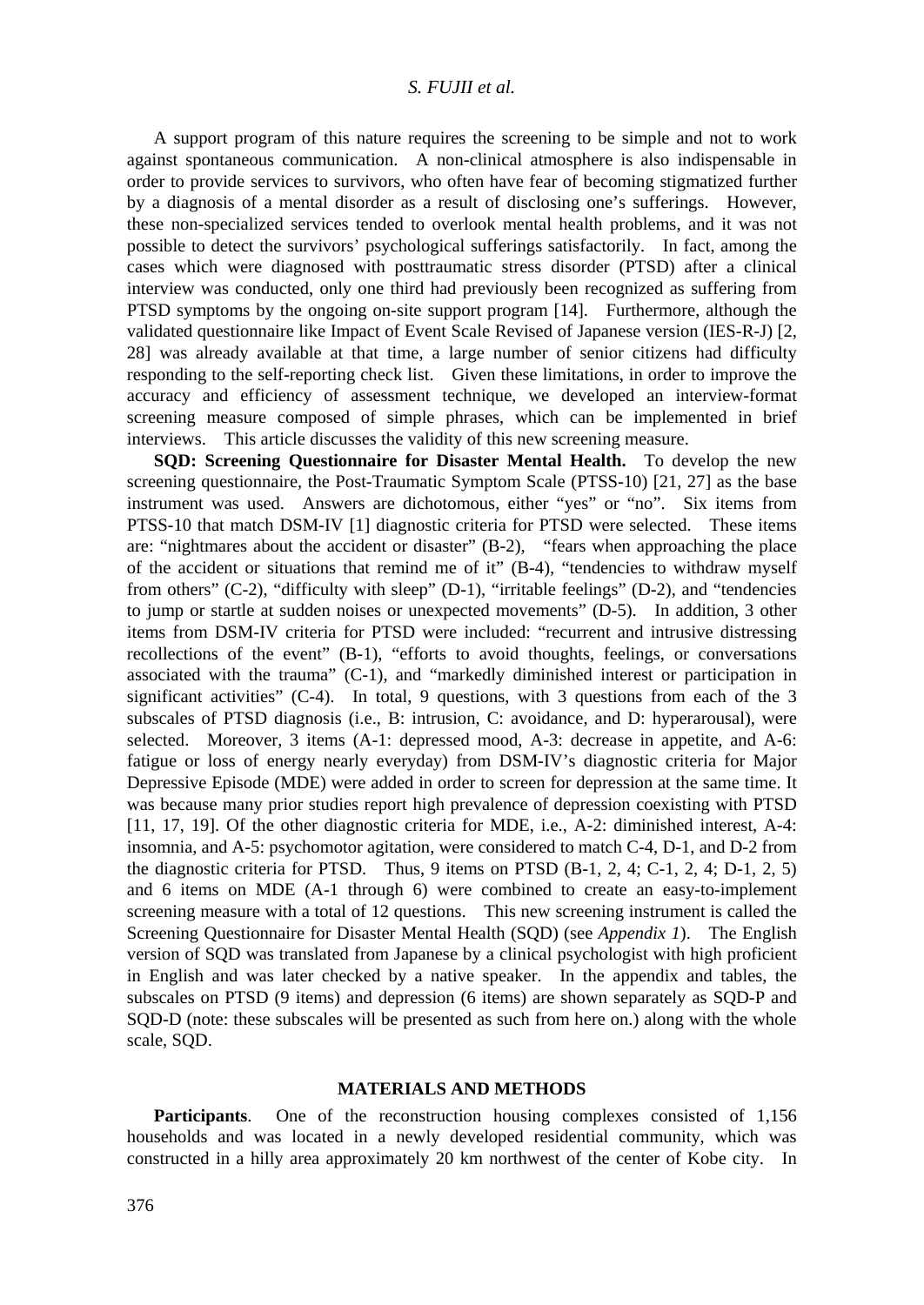this complex, public health nurses were offering ongoing health consultation sessions, as well as home visits whenever a survivor was suspected of suffering from some psychological and/or physical problem. In 1999, these public health nurses were asked to screen 127 survivors using SQD during their home visits. The feedback from nurses on the utility of SQD was favorable. With the help of the local public health office, the same survivors were conducted to participate in an interview study in order to verify the validity of the screening measure. Seventy-four survivors (58.3%) agreed to participate in the study. The study was conducted by visiting the homes of the subjects during the four months between November 2000 and February 2001. Of the 74 people, four individuals could not carry out the interview, and two individuals showed clear signs of memory and orientation problems. These six data were excluded because they would impose a risk of reducing the validity of the scale. Therefore, data from 68 individuals, which consisted of 15 males (22.1%, average age  $71.2 \pm 5.7$ ) and 53 females (77.9%, 71.9 $\pm$ 5.0)) were used for analysis.

The interview consisted of demographic profiling, conditions of their living after the disaster, also the presence or absence of any subjective suffering at the time of the disaster (i.e., assessment of the symptoms from Criterion A of DSM-IV). Two structured interview to diagnose PTSD and major depression, the Japanese-language version of the Clinician Administered PTSD Scale (CAPS) [4], the Major Depression section of the Japanese-language version of the Structured Clinical Interview for DSM-III-R (SCID) [25] were conducted. At the time the study was conducted, the Japanese version of SCID for DSM-IV was not yet available. And SQD and IES-R-J to screen the psychological symptoms were used. On average, it took two to three hours for each interview. The interviews were conducted by psychiatrists, clinical psychologists, and mental health social workers, all of whom had experience working with disaster survivors and were given thorough training in advance. The CAPS was carried out by psychiatrists in all cases.

The ethical aspect of the study was approved by the research planning committee of Hyogo Research Institute for Ageless Society. The objectives and procedure of this study, as well as the voluntary nature of their participation, were explained orally to the participants before each interview, and their written consent was obtained.

**Statistical methodology**. SPSS 13.0J for Windows [26] was used for data analysis. Except for the sum distribution of SQD-P, which was found to be normal, those of the other scales used in the study were not normally distributed. Therefore, a non-parametric method was used for statistical testing. The Kruskal-Wallis Test and the Mann-Whitney Test were used to evaluate the differences in the median, and the Spearman's correlation coefficient was used for correlation analysis. With regard to SQD's convergent validity, those of SQD-P and SQD-D were analyzed by using the results from CAPS and SCID as gold standards respectively, and by calculating their areas under the Receiver Operating Characteristic curves (ROC-AUC) and stratum-specific likelihood ratios (SSLR) [10, 18, 23]. Likewise for IES-R, CAPS was used as a gold standard to calculate its ROC-AUC and SSLR. Ninety-five percent confidence intervals (95% CI) of SSLR, and the post-test probability from the pre-test probability & SSLR, were calculated using the spreadsheet obtained from the website of the Evidence-Based Psychiatry Center [7].

#### **RESULTS**

**Diagnosis by CAPS and SCID, and statistical results of screening measures.** As shown in *Table 1*, 14 subjects (20.6%) were diagnosed to have current PTSD even after five years since the disaster. Eleven individuals were diagnosed as suffering from partial PTSD if they met all of the B (intrusion) diagnostic criterion symptoms in DSM-IV as well as either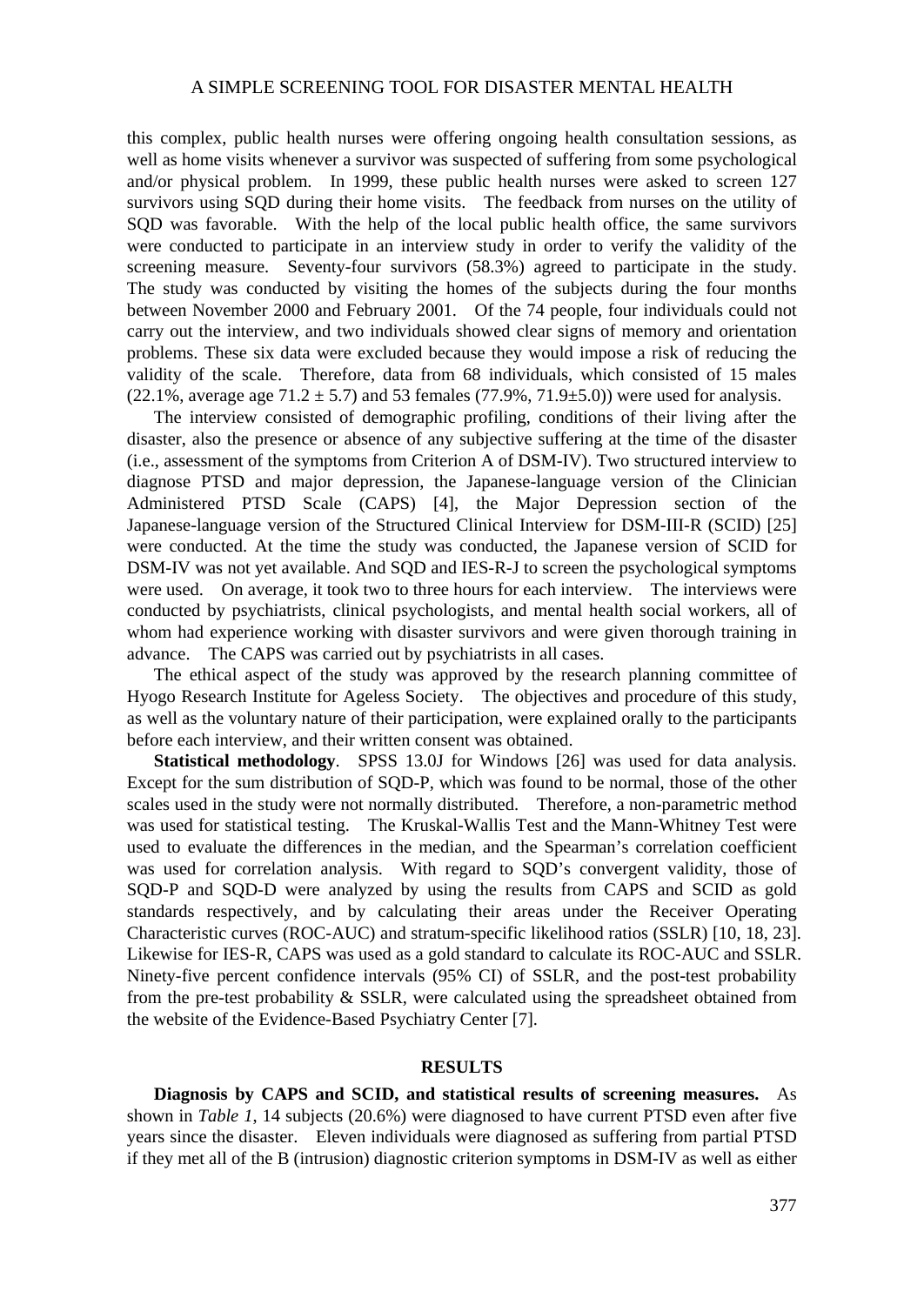C (avoidance) or D (hyperarousal) criterion [2, 24]. When adding the number of partial PTSD and the current PTSD cases, 36.8% of the participants can be considered as "survivors with PTSD symptoms as a clinical concern" [2]. Scores of SOD were the summation of each item calculated by counting "yes" as 1 and "no" as 0, treating the scale as an interval scale. Scores of different scales (SQD, SQD-P, IES-R, CAPS) were found to be statistically significantly different among groups, i.e., current PTSD, partial PTSD, and no PTSD diagnoses. With regard to depression, four subjects (6.1%) were diagnosed by SCID as suffering from present major depressive episode. The results from the total score of SQD, and those from the subscale SQD-D, showed statistically significant differences between one group with diagnosis and another without.

|        | Current PTSD diagnosis by CAPS          |                               |                     |                                                           |                                            |                                                           |                      |                                                   |             |                         |                         |
|--------|-----------------------------------------|-------------------------------|---------------------|-----------------------------------------------------------|--------------------------------------------|-----------------------------------------------------------|----------------------|---------------------------------------------------|-------------|-------------------------|-------------------------|
|        |                                         |                               |                     | $(+)$                                                     | <b>Partial</b> <sup>a</sup><br>11<br>16.2% |                                                           | $(-)$<br>43<br>63.2% |                                                   | Total<br>68 |                         |                         |
|        |                                         | $\mathbf N$                   |                     | 14                                                        |                                            |                                                           |                      |                                                   |             |                         |                         |
|        |                                         | %                             |                     | 20.6%                                                     |                                            |                                                           |                      |                                                   | 100.0%      |                         |                         |
|        |                                         |                               |                     |                                                           |                                            |                                                           |                      |                                                   |             | $\chi^{2b}$             | p-value                 |
|        | (25th to 75th                           | SQD                           | 9.0                 | $(6.00-10.00)$                                            | 6.0                                        | $(3.00 - 8.00)$                                           | 2.0                  | $(1.00 - 3.00)$                                   |             | 31.71                   | p<.01                   |
| Median | percentile<br>inter-quartil<br>e range) | SQD-P<br>IES-R<br><b>CAPS</b> | 7.0<br>34.0<br>52.0 | $(5.00 - 8.00)$<br>$(28.50 - 42.50)$<br>$(42.75 - 61.50)$ | 4.0<br>17.0<br>22.0                        | $(2.00 - 7.00)$<br>$(12.00 - 24.00)$<br>$(18.00 - 29.00)$ | 2.0<br>6.0<br>5.0    | $(1.00 - 3.00)$<br>$(3.00-13.00)$<br>$.00-13.00)$ |             | 31.82<br>33.63<br>46.95 | p<.01<br>p<.01<br>p<.01 |
|        |                                         |                               |                     | MDE diagnosis by SCID                                     |                                            |                                                           |                      |                                                   |             |                         |                         |
|        |                                         |                               |                     | $(+)$                                                     |                                            | $(-)$                                                     | Total                |                                                   |             |                         |                         |
|        |                                         | N                             |                     | $\overline{4}$                                            |                                            | 62                                                        |                      | 66                                                |             |                         |                         |
|        |                                         | %                             |                     | 6.1%                                                      |                                            | 93.9%                                                     |                      | 100.0%                                            |             |                         |                         |
|        |                                         |                               |                     |                                                           |                                            |                                                           |                      | Uc                                                | p-value     |                         |                         |
| Median | (25th to 75th<br>percentile             | SQD                           | 10.0                | $(7.75-10.75)$                                            |                                            | $3.0(1.00-6.00)$                                          |                      | 14.00                                             | p<.01       |                         |                         |

**Table 1.** Current PTSD diagnosis by CAPS, Major Depressive Episode (MDE) diagnosis by SCID, and median scores of SQD, SQD-P, IES-R, CAPS and SQD-D with 25th to 75th percentile inter-quartile range

ile range) **SQD-D** 5.0 (4.25- 5.75) 1.0 ( .00- 3.00) 14.00 p<.01 a: Cases which fulfilled the DSM-IV criterion for re-experiencing, along with either the DSM-IV criterion for avoidance or the DSM-IV criterion for hyperarousal.

<sup>b</sup>: Kruskal-Wallis Test <sup>c</sup>: Mann-Whitney Test

inter-quart

**Reliability and Validity of SQD**. Cronbach's alpha coefficient of each scale was as follows: SQD: 0.83, SQD-P: 0.77, and SQD-D: 0.74, all exceeding 0.7. The alpha coefficient of IES-R was 0.92. With regard to the diagnosis of PTSD, Spearman's correlation coefficients between the scores of SQD-P and those of IES-R, and those of CAPS were  $0.77$  (p<.01) and  $0.79$  (p<.01) respectively, indicating high concurrent validity. Furthermore, results of an analysis of SQD's convergent validity, by using ROC-AUC and SSLR as criteria, are shown in *Figure 1* and *Table 2*.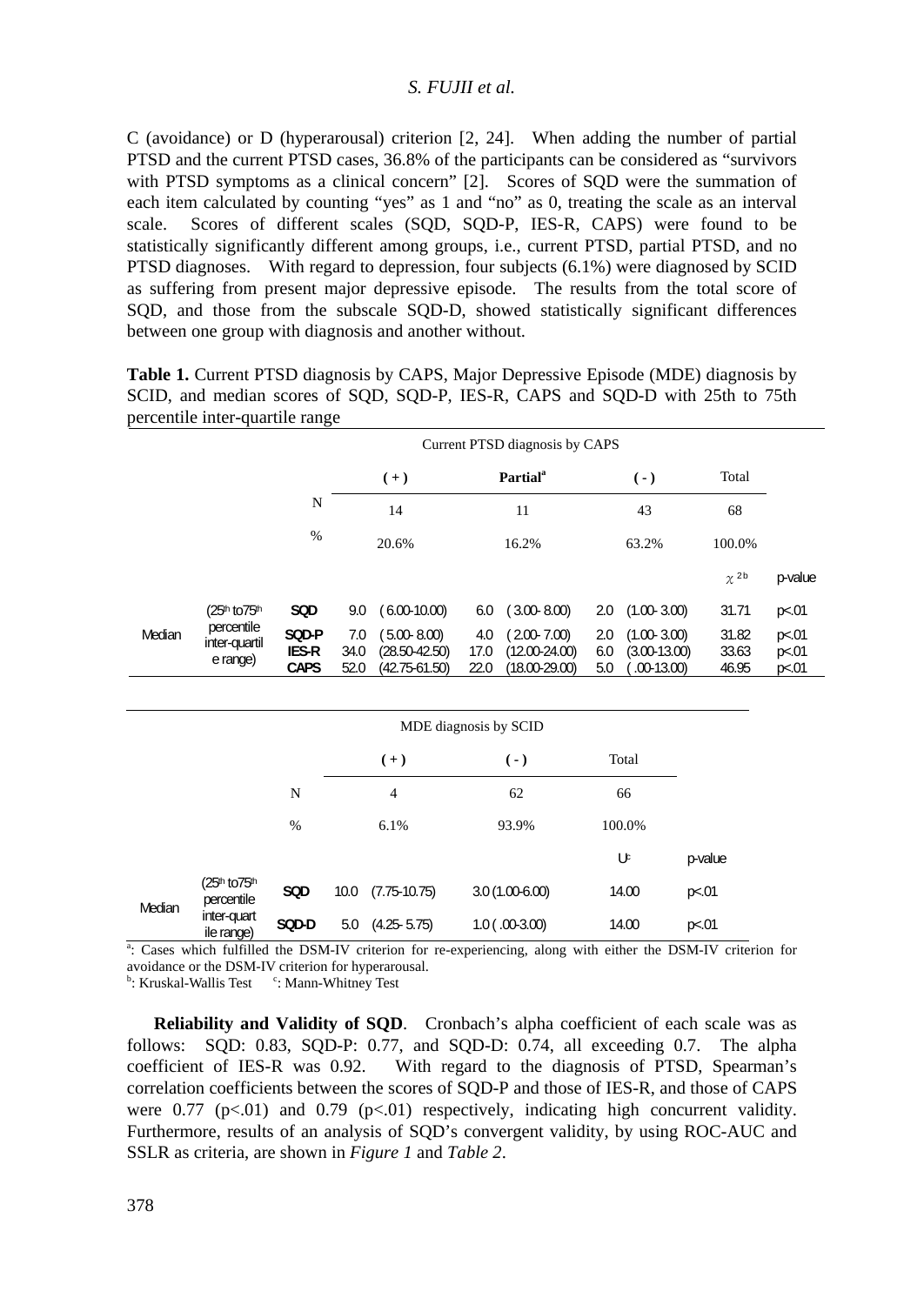

Figure 1. ROC curves of (a) SQD-P, IES-R, and (b) SQD-D with values of ROC-AUC

|                    | PTSD by CAPS (N)       |                |             |                     |  |  |
|--------------------|------------------------|----------------|-------------|---------------------|--|--|
|                    | $(+)$                  | $(-)$          | <b>SSLR</b> | $(95\% \text{ CI})$ |  |  |
| <b>SQD-P</b> score |                        |                |             |                     |  |  |
| $0 - 3$            | $\mathbf{1}$           | 39             | 0.10        | $(0.02 - 0.45)$     |  |  |
| $4 - 5$            | 3                      | 11             | 1.05        | $(0.37 - 3.00)$     |  |  |
| $6-9$              | 10                     | $\overline{4}$ | 9.64        | $(3.77 - 24.69)$    |  |  |
| <b>IES-R</b> score |                        |                |             |                     |  |  |
| $0-19$             | $\mathbf{1}$           | 45             | 0.09        | $(0.02 - 0.39)$     |  |  |
| 20-24              | $\mathfrak{D}$         | 5              | 1.54        | $(0.39 - 6.12)$     |  |  |
| 25-88              | 11                     | $\overline{4}$ | 10.61       | $(4.21 - 26.70)$    |  |  |
|                    | Depression by SCID (N) |                | <b>SSLR</b> | $(95\% \text{ CI})$ |  |  |
|                    | $(+)$                  | $(-)$          |             |                     |  |  |
| <b>SQD-D</b> score |                        |                |             |                     |  |  |
| $0 - 4$            | $\mathbf{1}$           | 56             | 0.3         | $(0.1 - 1.0)$       |  |  |
| $5-6$              | 3                      | 6              | 7.8         | $(3.2 - 18.7)$      |  |  |

**Table 2.** SSLR of SQD-P, IES-R and SQD-D with 95% Confidence Interval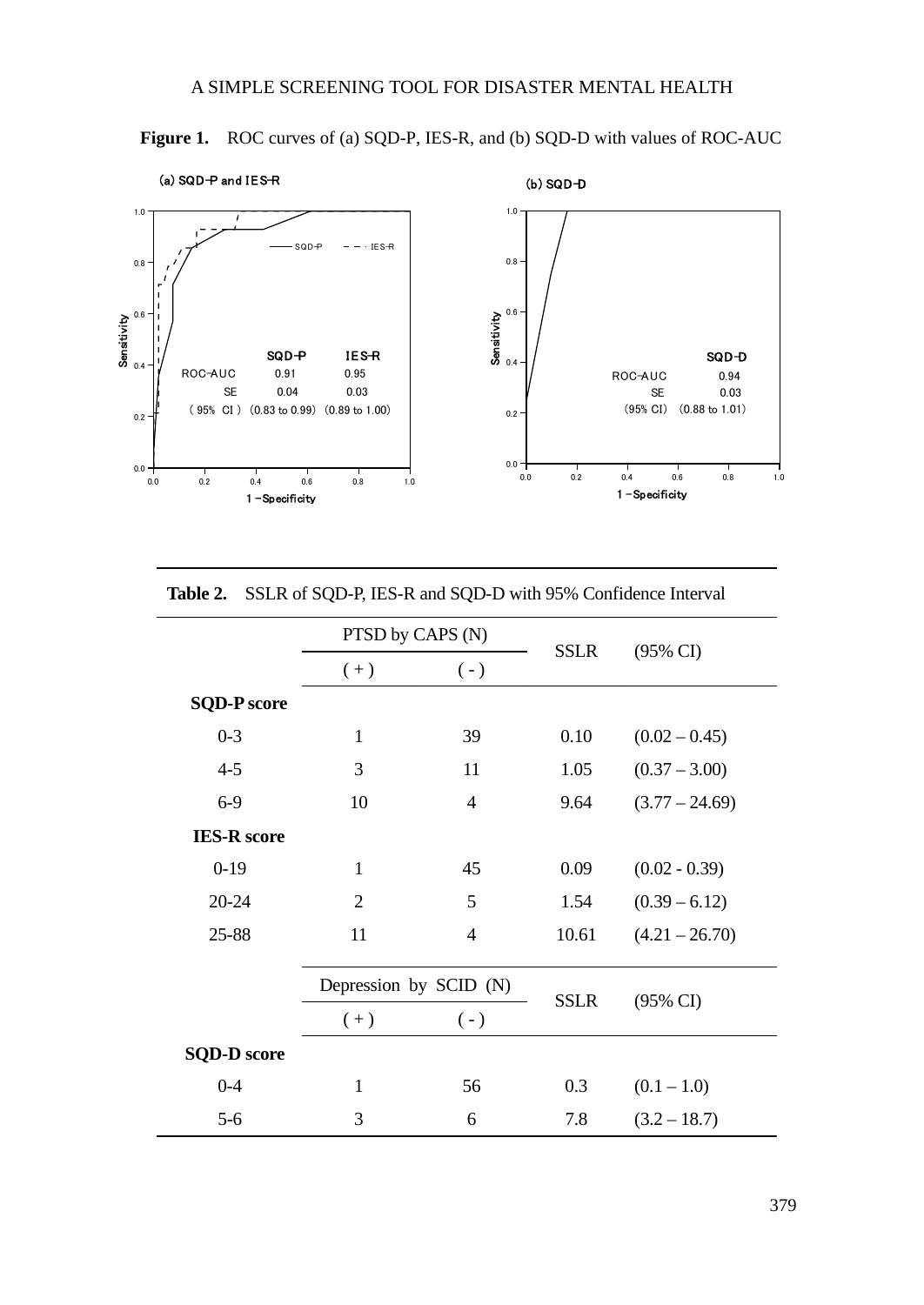In *Figure 1*, ROC-AUC of SOD-P was 0.91 (standard error (SE) 0.04), indicating a high efficiency. In its evaluation by SSLR, there were a sufficient number, although small, of cases for each of the three strata, as shown in *Table 2*. And SSLR becomes greater, from that of the first stratum to the second and then to the third. Only between the first (0-3 points) stratum's upper 95% CI and the second (4-5 points) stratum's lower 95% CI, there was a slight overlap. SSLR of the second stratum was 1.05 (95% CI: 0.37-3.00), which is considered to be an indeterminate stratum [18]. SSLRs of the other two strata were 9.64 and 0.1, and are thus considered to have high efficiency. Given that the pre-test probability (illness prevalence rate) was 20.6%, the post-test probability of the stratum with the scores of 6-9 points in SQD-P is 71%, and that of the stratum with 0-3 points is 3%. When the illness prevalence rate is considered to be 36.8% (including respondents with partial PTSD), the post-test probability of the former stratum becomes 85% and that of the latter 6%. Based on these probabilities, a guideline for SQD-P was created, as shown in *Appendix 1*.

ROC-AUC of IES-R was 0.95 (SE=0.03), it was higher than that of SOD-P. There was an overlap between the second (20-24 points) stratum's upper 95% CI and the third (25-88 points) stratum's lower 95% CI. The second stratum's SSLR was 1.54, and its 95% CI included 1.0, therefore, it was considered to be an indeterminate stratum. SSLR of the third stratum was 10.61, while that of the first (0-19 points) stratum was 0.09. Given the pre-test probability of 20.6%, the post-test probabilities of these strata were 73% and 2% respectively. When the illness prevalence rate is considered to be 36.8%, the post-test probability of the former stratum is 86% and that of the latter 5%. These post-test probabilities are very similar to those obtained from SQD-P.

With regard to SQD-D, its convergent validity obtained through ROC-AUC was 0.94 (SE=0.03). However, according to the evaluation by SSLR, it was only possible to divide the scores into 2 strata, one of low scores (0-4 points) and another of high scores (5-6 points), resulting in the same outcome when a single cutoff point is set. This was believed to be due to the fact that there were only four cases of present major depression in the target population, which was insufficient to be divided into multiple strata. SSLR was 0.3 when the scores in SQD-D were 0-4 points, and 7.8 when they were 5-6 points. A provisional guideline is presented in *Appendix 1*.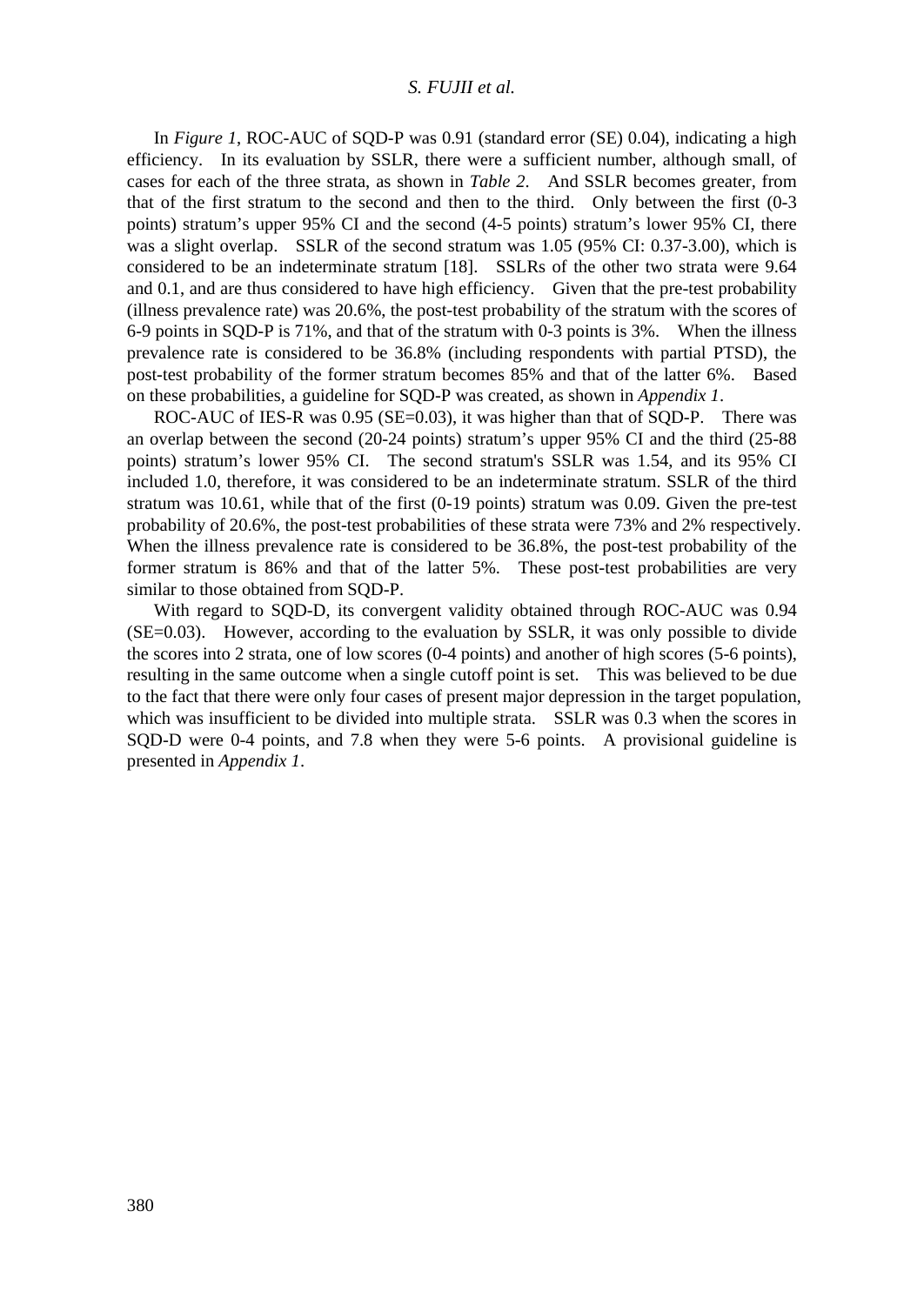**Appendix 1.** SQD: Screening Questionnaire for Disaster Mental Health

DATE Interviewer Name of subject **Note** 

ID Place of Interview

[Indication]

"People who have experienced [repeat the traumatic event] often report that their lives have changed dramatically and they are constantly under various kinds of stress. Have you experienced any of the symptoms listed below in the past month?"

| $Q1$ .            | Have you noticed any changes in your appetite?                    | 1. Yes | $0.$ No           |
|-------------------|-------------------------------------------------------------------|--------|-------------------|
| Q2.               | Do you feel that you are easily tired and/or tired all the time?  | 1. Yes | 0. N <sub>0</sub> |
| Q3.               | Do you have trouble falling asleep or sleeping through the night? | 1. Yes | $0.$ No           |
| Q4.               | Do you have nightmares about the event?                           | 1. Yes | 0. N <sub>0</sub> |
| Q5.               | Do you feel depressed?                                            | 1. Yes | $0.$ No           |
| Q6.               | Do you feel irritable?                                            | 1. Yes | $0.$ No           |
| Q7.               | Do you feel that you are hypersensitive to small noises or        | 1. Yes | $0.$ No           |
|                   | tremors?                                                          |        |                   |
| Q8.               | Do you avoid places, people, topics related to the event?         | 1. Yes | $0.$ No           |
| Q9.               | Do you think about the event when you do not want to?             | 1. Yes | $0.$ No           |
| O <sub>10</sub> . | Do you have trouble enjoying things you used to enjoy?            | 1. Yes | $0.$ No           |
| O <sub>11</sub> . | Do you get upset when something reminds you of the event?         | 1. Yes | $0.$ No           |
| Q12.              | Do you notice that you are making an effort to try not to think   |        |                   |
|                   | about the event, or are trying to forget it?                      | 1. Yes | $0.$ No           |
|                   |                                                                   |        |                   |

[ Score ]

SQD-P:  $Q3 + Q4 + Q6 + Q7 + Q8 + Q9 + Q10 + Q11 + Q12 =$ 

SQD-D:  $Q1 + Q2 + Q3 + Q5 + Q6 + Q10 =$ 

[ Guideline ]

SQD-P: 9-6 = Severely affected (**possible PTSD**)

5-4 = Moderately affected

3-0 = Slightly affected (**currently little possibility of PTSD**)

SQD-D: 6-5 = More likely to be depressed

 $4-0 =$  Less likely to be depressed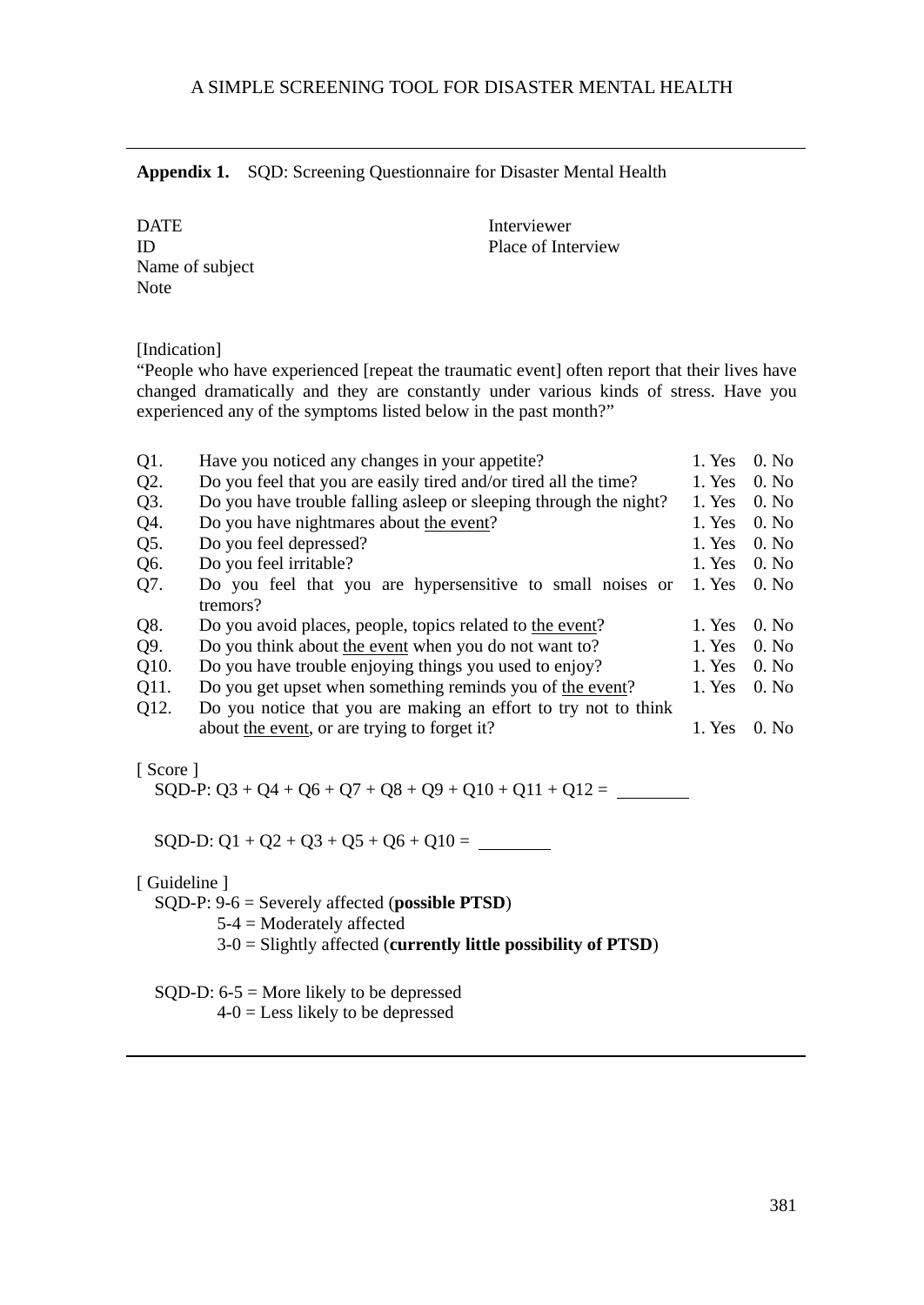#### **DISCUSSION**

**Advantages of SQD and its prospects**. A large-scale natural disaster produces a large number of survivors at once. Therefore, self-report scales are often used in order to make the screening process efficient. In the case of the Great Hanshin Earthquake, the Japanese language versions of various scales, developed in the Western countries such as IES-R, were used. After the Marmara Earthquake in Turkey and the Chi-Chi Earthquake in Taiwan in 1999, new self-report screening tests were developed taking the cultural background and the language into consideration. Both of these scales include depression as well as PTSD. In 23 items of Turkey's Traumatic Stress Symptom Checklist (TSSC) [3], 6 items from MDE's diagnostic criteria were included in addition to 17 items on PTSD. In the case of Taiwan's Disaster-Related Psychological Screening Test (DRPST) [6], logistic regression was used to analyze all of the diagnostic criteria for PTSD and MDE ( $17 + 9 = 26$  items) as predictors of the diagnosis by the Mini-International Neuro-psychiatric Interview. As a result, 7 items on PTSD and 3 on MDE were selected for the screening test. Both tests are reported to have high discriminating power.

In the area of epidemiological research on mental illness, the need to develop easy-to-administer screening methods with high validity is pointed out. For example, the scales developed by Kessler et al. called K-10 and K-6 [16] are easy to use and economical while equally high in validity as Goldberg's General Health Questionnaire (GHQ), which had been widely used previously. For screening for PTSD, Breslau et al. statistically examined the Diagnostic Interview Schedule (DIS) and the Composite International Diagnostic Interview (CIDI), and reported that 7 questions on avoidance and hyperarousal were sufficient as a screening measure [5]. Foa et al. developed a brief instrument to assess PTSD consisting of 17 questions, called the PTSD Symptom Scale (PSS). The PSS has two versions, these are the self-report version (PSS-SR) and the interview version (PSS-I) [8]. The authors of PSS pointed out that the interview version appears to be superior to the self-report version with respect to diagnosing PTSD. It is also reported that the validity and reliability of PSS-I are high enough to make it a valuable alternative to CAPS [9].

SQD was developed as an interview-format rather than a self-reporting scale with a small number of questions. One of the motives for developing this measure was to create an instrument that would reflect the characteristics of the aftermath of a large-scale disaster. For instance, those who often get left behind in the process of reconstruction are individuals with few economical resources and senior citizens. It was precisely these people who were forced to reside in temporary housing for a long time after the Great Hanshin Earthquake. These individuals are very reluctant to seek local public health services [20], and therefore, it becomes important for service providers to reach out to this population. In this type of outreach, it is indispensable to screen for mental health related problems. However, to do so, a screening measure has to be easy to understand even for the elderly and people with low educational levels. Prior to this study, a large-scale screening using IES-R, which is a self-reporting scale commonly used in Japan, was conducted. However, in order to ensure the validity of the responses, the questions had to be read out to the respondents despite the fact that it is meant to be a self-reporting scale. SQD was developed in such a context to ensure that it would be easy to use even for those individuals such as the elderly who have difficulty completing self-reporting scales. Therefore it consists of only 12 yes/no questions, including 9 items on PTSD. SQD has as high efficiency of screening test for PTSD as that of IES-R. It also has the advantage that non-experts in mental health, such as public health nurses and clinical nurses, can use this measure after a brief training, and thus is easily incorporated into any local level post-disaster health services.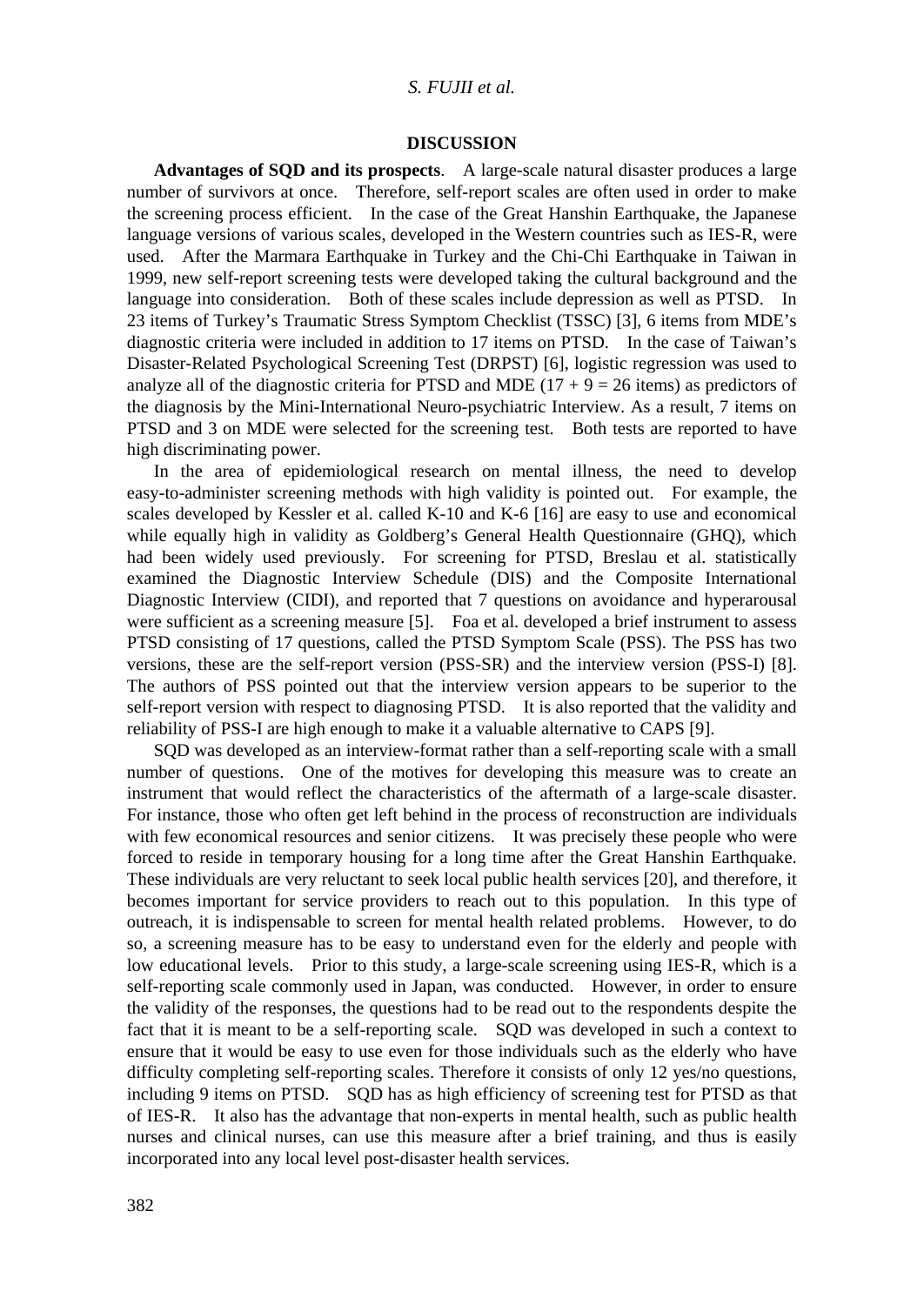# A SIMPLE SCREENING TOOL FOR DISASTER MENTAL HEALTH

**Limitations of this study and weakness of SQD with respect to the assessment of depression**. Because of the limited time and resources available to conduct interviews, SQD and the other structured interviews were not rated independently by different interviewers, which may have led to a certain bias. In addition, because the target population was a convenience sample, the results of this study carry little epidemiological significance. And the study population was the elderly who have different PTSD and MDE profile than people of other ages, which limits the generalizability to different age groups.

The prevalence rate of major depression among survivors 14 years after the Buffalo Creek Dam Collapse in 1972 was 19.3% [11], while Rubonis and Bickman [22] reported the prevalence rate of depression as a psychopathology in the disaster population to be 25.8% after reviewing 52 disaster studies and recalculating data from 10 studies. Also, many studies revealed that comorbidity rate between PTSD and depression is very high [15, 17]. It is also suggested by studies [12, 13] on hypothalamic-pituitary-adrenal (HPA) axis responses related to PTSD and depression that the depression that accompanies PTSD differs from normal depression in its neurobiological conditions. Depressive state that accompanies PTSD is also believed to respond less effectively to medication than when depression exists alone [29]. It is therefore important to detect the comorbidity between PTSD and depression in the screening process.

In the evaluation of SQD-D, its efficacy according to ROC-AUC was found to be high. However, its convergent validity according to SSLR was not satisfactory. This is because the target population did not include a sufficiently wide variety of subjects for the evaluation of the convergent validity of SQD-D, and therefore it was necessary to take spectrum bias into account. In order to evaluate the scale with an appropriate number of strata, sufficient numbers of positive and negative cases in each stratum would be required, using a target population with a certain level of illness prevalence rate.

**Conclusion**. Efficient screening for PTSD and other coexisting problems after a large-scale disaster is indispensable in implementing local mental health service activities. Using self-reporting scales in such activities imposes certain limitations, especially when dealing with the elderly and individuals with low educational background. This study found that the simple interview-format scale that was developed and named as the SQD serves as a useful screening measure for disaster mental health, especially for PTSD.

#### **ACKNOWLEDGEMENT**

We thank Drs. T. Osawa and H. Hitokoto for able linguistic and statistical assistance. This work was supported in part by research grant from Hyogo Research Institute for Ageless Society.

#### **REFERENCES**

- 1. **American Psychiatric Association.** 1994. Diagnostic and Statistical Manual of Mental Disorders (4<sup>th</sup> ed). Washington DC: American Psychiatric Association.
- 2. **Asukai N., Kato H., Kawamura N., Kim Y., Yamamoto K., Kishimoto J., Miyake Y., Nishizono-Maher A.** 2002. Reliability and validity of the Japanese-language version of the Impact of Event Scale-Revised (IES-R-J): Four studies of different traumatic events. J Nerv Ment Dis **190**: 175-182.
- 3. **Basoglu M., Salcioglu E., Livanou M., Ozeren M., Aker T., Kilic C., Mestcioglu O.** 2001. A study of the validity of a screening instrument for traumatic stress in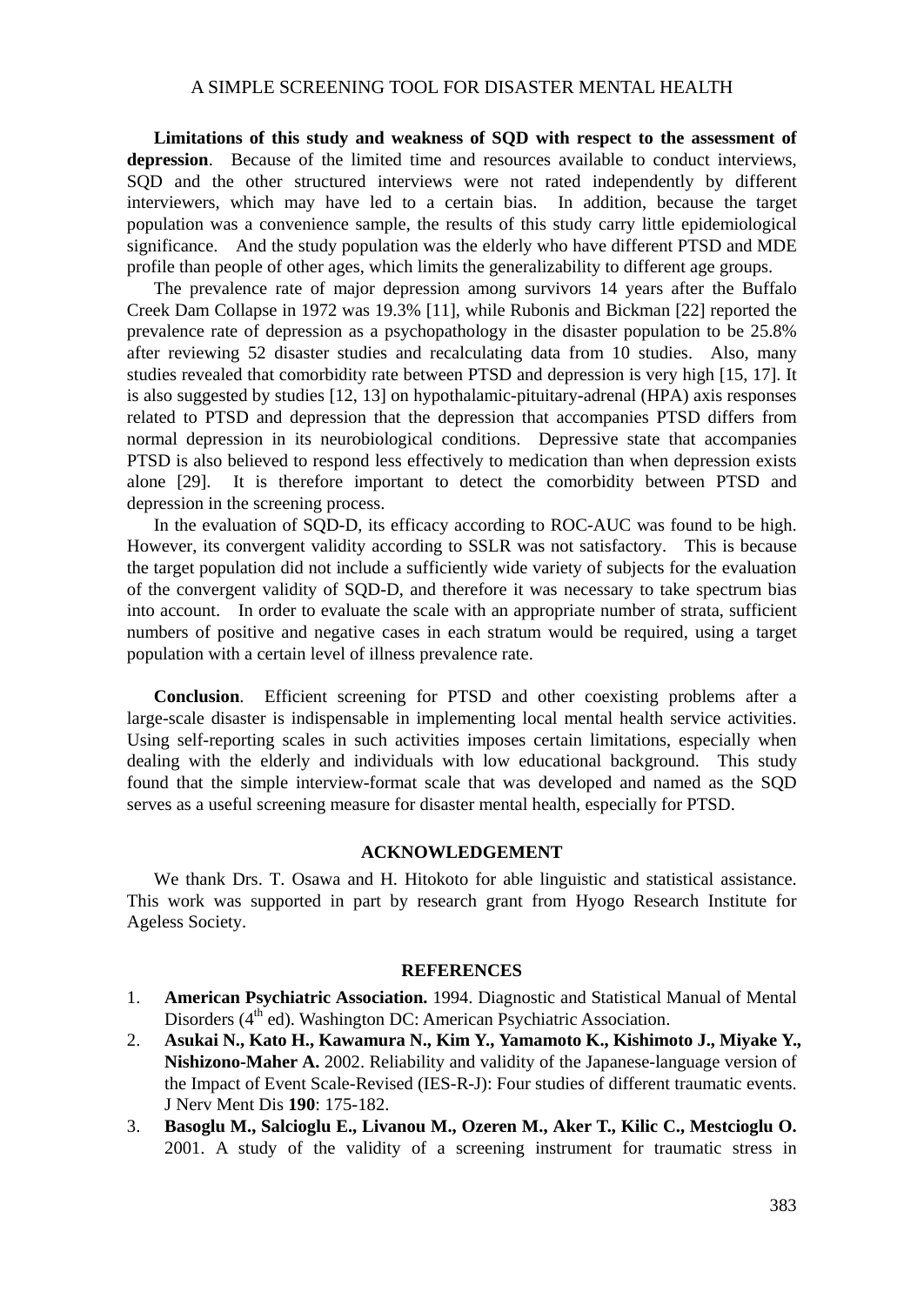earthquake survivors in Turkey. J Trauma Stress **14**: 491-509.

- 4. **Blake D.D., Weathers F.W., Nagy L.M., Kaloupek D.G., Charney D.S., Keane T.M.** 1997. Clinician-Administered PTSD Scale for DSM-IV (CAPS) (Japanese version (1998) Asukai N., Nishizono-Maher A.).
- 5. **Breslau N., Peterson E.L., Kessler R.C., Schultz L.R.** 1999. Short screening scale for DSM-IV posttraumatic stress disorder. Am J Psychiatry **156**: 908-911.
- 6. **Chou F.H., Su T.T., Ou-Yang W.C., Chien I.C., Lu M.K., Chou P.** 2003. Establishment of a disaster-related psychological screening test. Aust N Z J Psychiatry **37**: 97-103.
- 7. **Evidence-Based Psychiatry Center.** 1999-2005. Useful spreadsheets for daily evidence-based practices. Retrieved January 6, 2005, from http://www.ebpcenter.com/ spreadsheets.htm.
- 8. **Foa E.B., Riggs D.S., Dancu C.V., Rothbaum B.O.** 1993. Reliability and validity of a brief instrument for assessing post-traumatic stress disorder. J Trauma Stress **6**: 459-473.
- 9. **Foa E.B., Tolin D.F.** 2000. Comparison of the PTSD Symptom Scale-Interview Version and the Clinician-Administered PTSD Scale. J Trauma Stress **13**: 181-191.
- 10. **Furukawa T.A., Goldberg D.P., Rabe-Hesketh S., Ustun T.B.** 2001. Stratum-specific likelihood ratios of two versions of the General Health Questionnaire. Psychol Med **31**: 519-529.
- 11. **Green B.L., Lindy J.D., Grace M.C., Leonard A.C.** 1992. Chronic posttraumatic stress disorder and diagnostic comorbidity in a disaster sample. J Nerv Ment Dis **180**: 760-766.
- 12. **Griffin M., Resick P.A., Yehuda R.** 2005. Enhanced cortisol suppression following dexamethasone administration in domestic violence survivors. Am J Psychiatry **162**: 1192-1199.
- 13. **Grossman R., Yehuda R., New A., Schmeidler J., Silverman J., Mitropoulou V., Maria N.S., Golier J., Siever L.** 2003. Dexamethasone suppression test findings in subjects with personality disorders: Associations with posttraumatic stress disorder and major depression. Am J Psychiatry **160**: 1291-1297.
- 14. **Kato H., Iwai K.** 2000. Posttraumatic stress disorder after the Great Hanshin-Awaji Earthquake: assessment by the structured interview to the survivors. Kobe Daigaku Igakubu Kiyo **60**: 147-155 (in Japanese).
- 15. **Keane T.M., Wolfe J.** 1990. Comorbidity in post-traumatic stress disorder; An analysis of community and clinical studies. J Appl Soc Psychol **20**: 1776-1788.
- 16. **Kessler R.C., Andrews G., Colpe L.J., Hiripi E., Mroczek D.K., Normand S.L., Walters E.E., Zaslavsky A.M.** 2002. Short screening scales to monitor population prevalences and trends in non-specific psychological distress. Psychol Med **32**: 959-976.
- 17. **Kessler R.C., Sonnega A., Bromet E., Hughes M., Nelson C.B.** 1995. Posttraumatic stress disorder in the National Comorbidity Survey. Arch Gen Psychiatry **52**: 1048-1060.
- 18. **Peirce J.C., Cornell R.G.** 1993. Integrating stratum-specific likelihood ratios with the analysis of ROC curves. Med Decis Making **13**: 141-151.
- 19. **Perkonigg A., Kessler R.C., Storz S., Wittchen H.-U.** 2000. Traumatic events and post-traumatic stress disorder in the community: prevalence, risk factors and comorbidity. Acta Psychiatr Scand **101**: 46-59.
- 20. **Raphael B.** 1986. When Disaster Strikes: How Individuals and Communities Cope